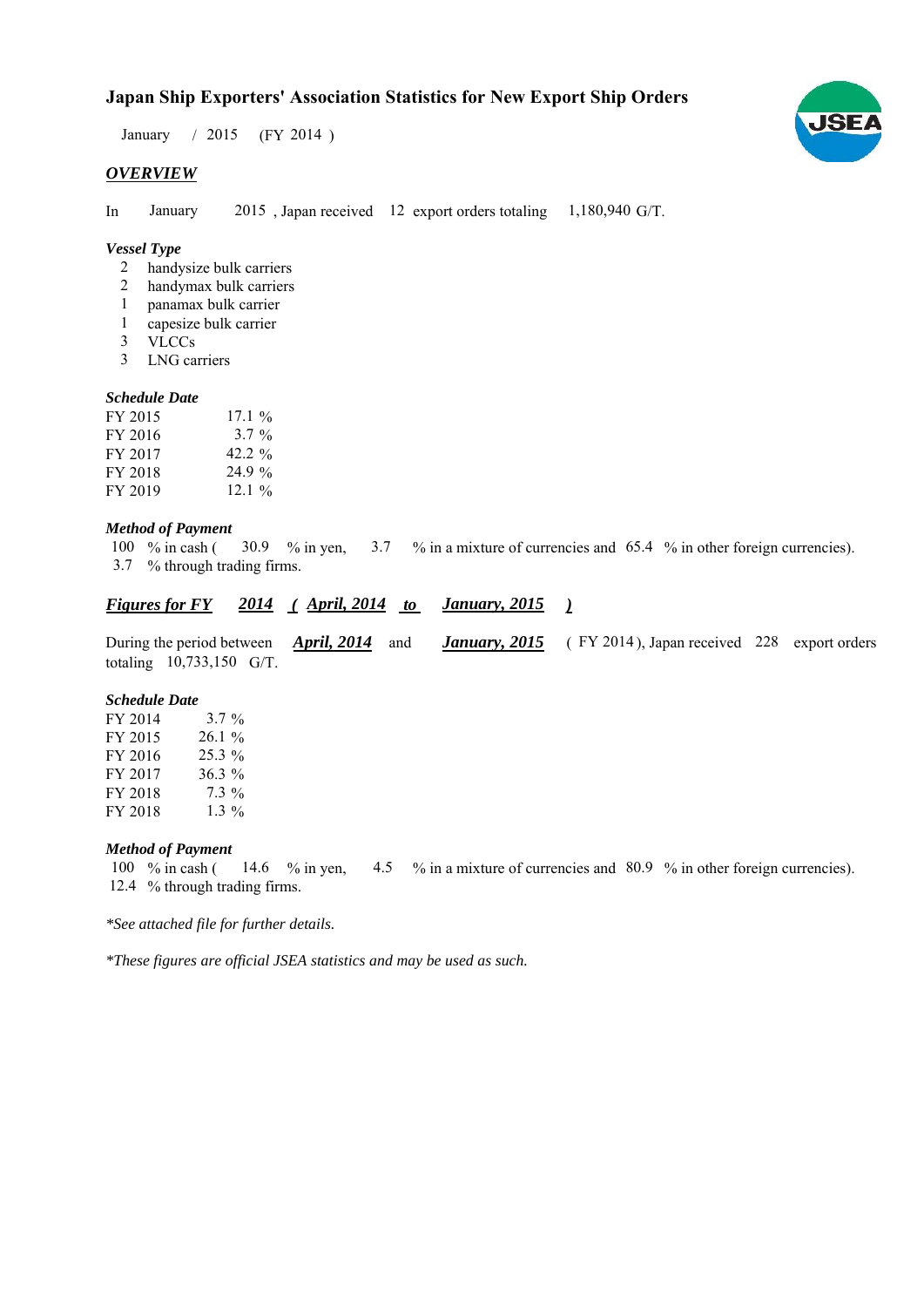# New Export Orders Placed in January 2015 (FY 2014) Based on Fiscal Year

JSEA (February 2015)

| Apr 13 to Mar 14<br>Description |     | Apr 14 to Sept 14 |     | October 2014 |     | November 2014 |     | December 2014 |                | January 2015 |                | Apr 14 to Jan 15 |      | Jan 14 to Dec 14 |     |            |
|---------------------------------|-----|-------------------|-----|--------------|-----|---------------|-----|---------------|----------------|--------------|----------------|------------------|------|------------------|-----|------------|
|                                 | No. | G/T               | No. | G/T          | No. | G/T           | No. | G/T           | N <sub>0</sub> | G/T          | N <sub>0</sub> | G/T              | No.  | G/T              | No. | G/T        |
| General Cargos                  | 30  | .570,570          | 4   | 1,002,460    |     | 462,000       |     |               |                | 7,400        |                |                  | 18   | 1,471,860        |     | 2,357,460  |
| <b>Bulk Carriers</b>            | 348 | 13,176,839        | 129 | 5,049,350    | 12  | 637,750       | 10  | 338,750       | 18             | 639,500      | 61             | 266,740          | 1751 | 6,932,090        | 265 | 10,601,701 |
| Tankers                         | 36  | .685,800          | 22  | 726,400      |     | 120.400       |     |               |                | 568,200      | 61             | 914,200          | 35   | 2,329,200        |     | 1,882,700  |
| <b>Combined Carriers</b>        |     |                   |     |              |     |               |     |               |                |              |                |                  |      |                  |     |            |
| Others                          |     | 58.170            |     |              |     |               |     |               |                |              |                |                  |      |                  |     | 1,270      |
| Total                           | 418 | 16,491,379        | 165 | 6,778,210    |     | ,220,150      | 10  | 338,750       | 24             | 1,215,100    | 12             | 1,180,940        | 228  | 10,733,150       | 336 | 14,843,131 |
| FY 2014 / FY 2013 (%)           |     | $*175.9$          |     | 102.4        |     | 87.1          |     | 27.2          |                | 62.8         |                | 82.6             |      | 85.0             |     | ** $101.6$ |
| In CGT                          |     | 7,984,890         |     | 3,320,657    |     | 502,460       |     | 167,503       |                | 721,259      |                | 559,810          |      | 5,271,689        |     | 7,237,619  |

*Figures for shipbuilding orders of 500 G/T and over for export as steel vessels placed with JSEA members are covered.*

\*FY 2013/FY2012

\*\*Calendar Year 2014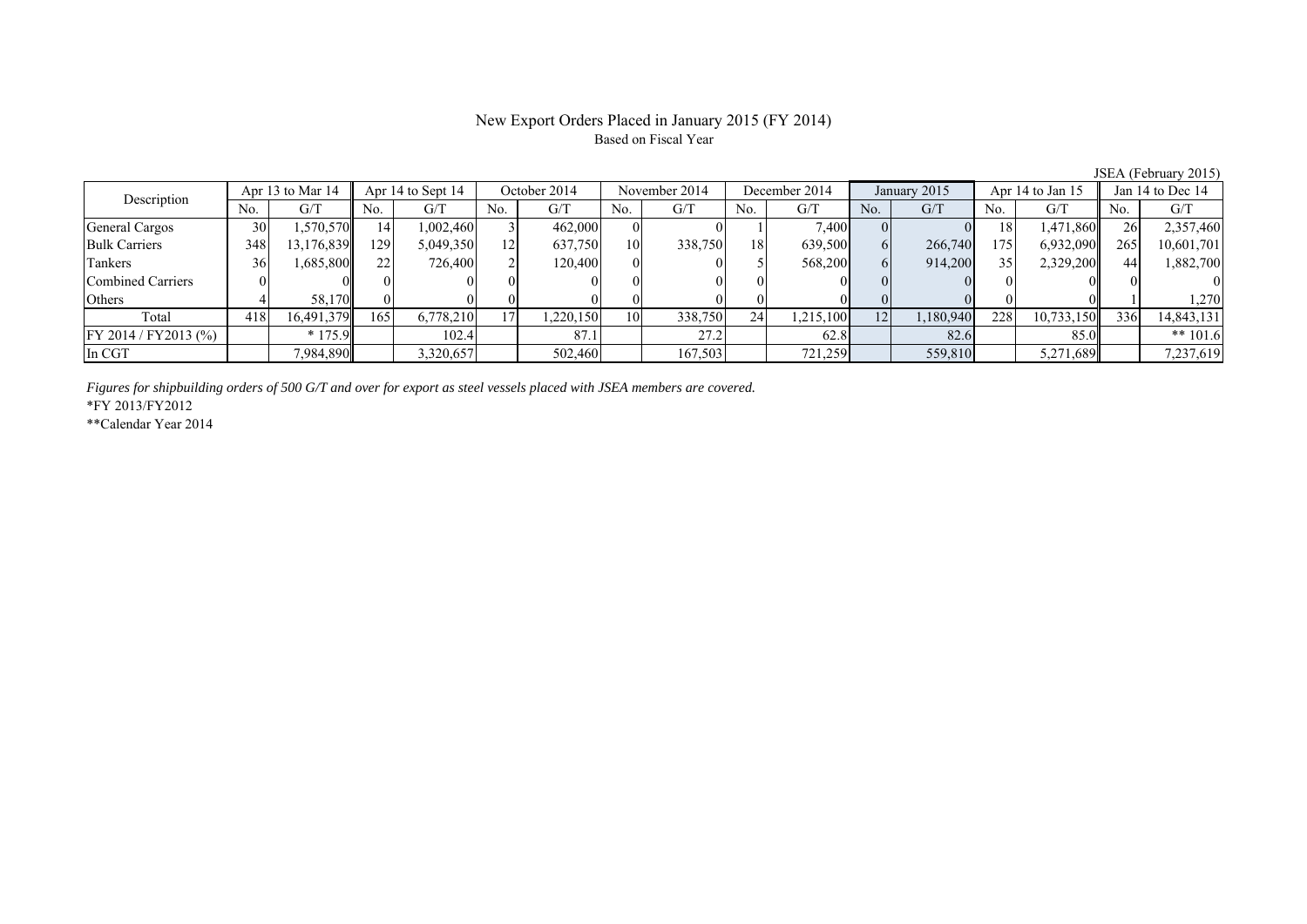# Export Ships Delivered in January 2015 (FY 2014) Based on Fiscal Year

| Description          |     | Apr 13 to Mar 14 |     | Apr 14 to Sept 14 |     | October 2014 |                 | November 2014 |     | December 2014 |     | January 2015 |     | Apr 14 to Jan 15 |      | Jan 14 to Dec 14 |
|----------------------|-----|------------------|-----|-------------------|-----|--------------|-----------------|---------------|-----|---------------|-----|--------------|-----|------------------|------|------------------|
|                      | No. | G/T              | No. | G/T               | No. | G/T          | No.             | G/T           | No. | G/T           | No. | G/T          | No. | G/T              | No.  | G/T              |
| General Cargos       | 19  | 741,628          | h.  | 200,882           |     | 7.341        |                 | 69,931        |     |               |     | 38,000       |     | 316,154          |      | 520,048          |
| <b>Bulk Carriers</b> | 244 | 10,598,375       | 121 | 4,717,971         | 24  | .253.133     | 12 <sup>1</sup> | 388,862       |     | 197,325       | 38  | 1,661,351    | 201 | 8,218,642        | 239  | 9,831,311        |
| Tankers              |     | 618,356          | 10  | 526,537           |     | 180,317      |                 | 159,553       |     | 136,740       |     |              | 141 | 1,003,147        | 16 I | 1,187,645        |
| Combined Carriers    |     |                  |     |                   |     |              |                 |               |     |               |     |              |     |                  |      |                  |
| Others               |     | 41.274           |     |                   |     |              |                 |               |     |               |     |              |     |                  |      | 20.637           |
| Total                | 274 | 1,999,633        | 137 | 5,445,390         | 27  | 1,440,791    | 14              | 618,346       |     | 334,065       | 39  | 1,699,351    | 224 | 9,537,943        | 270  | 11,559,641       |
| FY 2014 / FY2013 (%) |     | $*80.7$          |     | 95.5              |     | 153.0        |                 | 57.8          |     | 59.1          |     | 141.3        |     | 100.6            |      | $** 909$         |
| In CGT               |     | 5,297,726        |     | 2,559,904         |     | 629,291      |                 | 276,172       |     | 197,647       |     | 741,303      |     | 4,404,317        |      | 5,316,953        |

*Deliveries of new shipbuilding orders of 500 G/T and over for export as steel vessels placed with JSEA members are covered.*

\*FY 2013/FY2012

\*\*Calendar Year 2014

JSEA (February 2015)